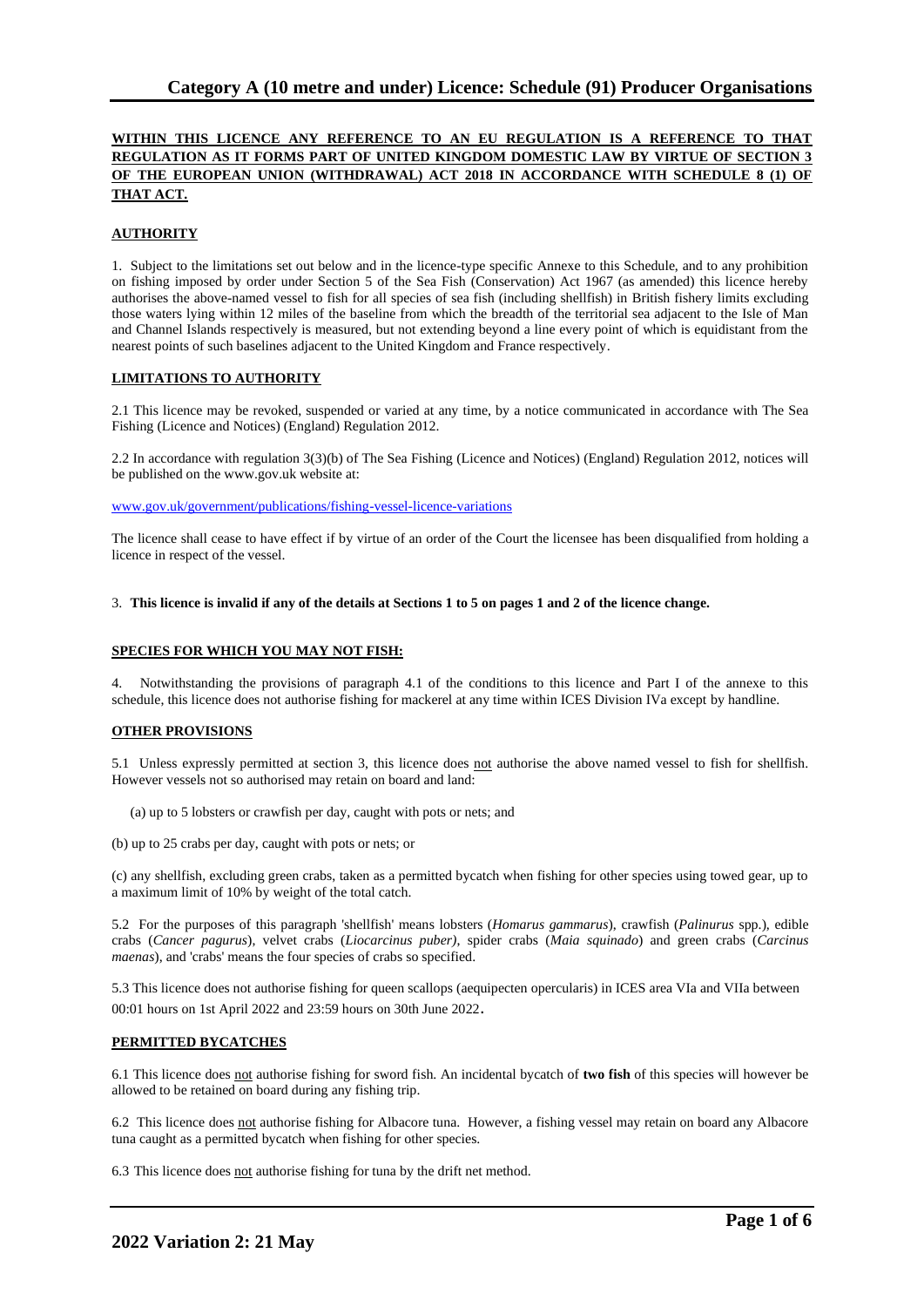6.4 This licence does not authorise fishing for undulate ray (*Raja undulata*). However, between the hours of 00:01 on 1st January and 23:59 on 30<sup>th</sup> April; and 00:01 on 1<sup>st</sup> September and 23:59 on 31<sup>st</sup> December each calendar year a fishing vessel may retain on board and land any undulate ray caught in ICES area VIId and VIIe as a bycatch when fishing for other species provided that the following conditions are met:

- (a) In VIId only: No more than 100 kilogrammes of undulate ray in live weight may be retained on board or landed per fishing trip,
- (b) In VIIe only: No more than 100 kilogrammes of undulate ray in live weight may be retained on board or landed per fishing trip, In Both VIId and VIIe:
- (c) In cases where it is not subject to the landing obligation set out in article 15 of Regulation (EU) 1380/2013, no undulate ray which measures less than 78 centimetres when measured from the tip of the snout to the tip of the tail shall be retained on board or landed,
- (d) In cases where it is not subject to the landing obligation set out in article 15 of Regulation (EU) 1380/2013, no undulate ray which measures more than 97 centimetres when measured from the tip of the snout to the tip of the tail shall be retained on board or landed,
- (e) No undulate ray may be transhipped,
- (f) Undulate ray may only be retained on board or landed whole or gutted.

## **BYCATCHES OF BLUEFIN TUNA (***THUNNUS THYNNUS***)**

7.1 The vessel is prohibited from targeting bluefin tuna.

7.2 Notwithstanding the provision in condition 7.1 above, incidental bycatches of bluefin tuna may be landed, subject to the conditions below.

7.3 Incidental bycatches may only be offered for sale when caught using one of the following gears:

- demersal trawls;
- pelagic trawls;
- seine nets;
- ring nets;
- fixed nets

7.4 Any bluefin tuna below the minimum conservation reference size must not be retained on board and instead must be returned, where possible unharmed, to the sea.

7.5 The vessel is limited to a bycatch of one bluefin tuna per fishing trip which may, subject to these conditions, be retained on board, landed and sold.

7.6 Permitted bycatches of bluefin tuna may only be sold to authorised registered merchants, further guidance can be found at Bluefin tuna in the UK - GOV.UK (www.gov.uk). A list of registered merchants can be found [here.](https://www.gov.uk/government/publications/bluefin-tuna-traders/registered-bluefin-tuna-traders)

7.7 Where the vessel encounters bycatches of bluefin tuna in excess of one fish in a single trip, and where that fish is not able to be returned to the sea alive and unharmed, these fish must be retained on board, must be landed and must be made available for scientific research purposes or destroyed as directed by the MMO or the UK Fisheries Monitoring Centre (UKFMC).

7.8 Any catches of bluefin tuna retained on board may only be landed to a [UK designated port.](https://www.gov.uk/government/publications/designated-ports/designated-ports-for-uk-flagged-vessels-landing-bluefin-tuna)

7.9 Any catches of bluefin tuna retained on board must be reported no less than four hours before the estimated time of landing. In circumstances where it is not possible to report no less than four hours before the estimated time of landing, the master must report as soon as reasonably practicable and may not land the catch until prior authorisation has been granted. Reports must be made as follows:

7.9.1 In the case of reporting between the hours of GMT 0800 hrs and 2000 hrs on Monday to Friday report to the MMO Single Liaison Office (UKSLO) on 0330 041 6585 o[r ukiuuslo@marinemanagement.org.uk](mailto:ukiuuslo@marinemanagement.org.uk)

7.9.2 In the case of reporting between GMT 2000 hrs and 0800 hrs or at any time on Saturdays and Sundays report to the UKFMC on 0131 244 2286 o[r UKFMC@gov.scot](mailto:UKFMC@gov.scot)

7.10 Landing reports in accordance with condition 7.9 above must include the following catch details:

weight of each individual bluefin tuna retained onboard;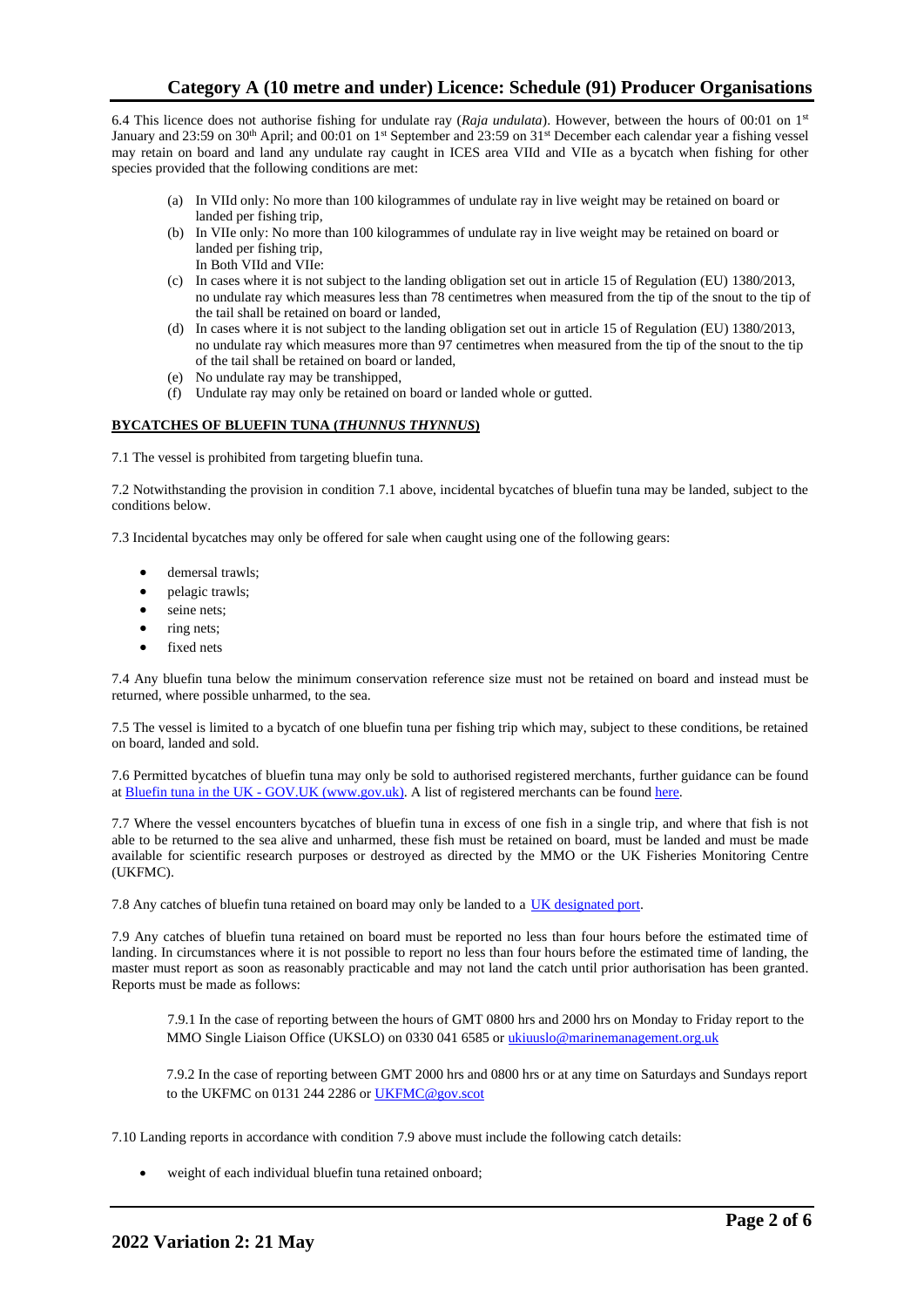- total weight of bluefin tuna retained on board;
- number of individual bluefin tuna;
- the vessels identification details (including: name, PLN, IMO number where applicable);
- the intended port of landing;
- the estimated time of landing;
- the identity of the intended merchant if a commercial sale of a single bluefin tuna is intended;
- an email address for which the vessel or its owners can receive an electronic bluefin tuna catch document.

7.11 This licence does not authorise fishing for tuna by the drift net method.

## **FISHING RESTRICTIONS FOR BASS**

8.1 This licence does not authorise fishing for, retaining on board, relocating, transhipping or landing European seabass (Dicentrarchus labrax) in ICES divisions 4b and 4c, and in ICES subarea 7.

8.2 Condition 8.1 above does not apply in ICES divisions 4b, 4c, 7d, 7e, 7f and 7h and in waters within the territorial sea of the United Kingdom in ICES divisions 7a and 7g between 00:00 on 1st January and 23.59 on 31st January and between 00:00 on 1<sup>st</sup> April and 23:59 on 31<sup>st</sup> December to a vessel using demersal trawls<sup>1</sup> or seines<sup>2</sup>.

8.3 Condition 8.1 above does not apply in ICES divisions 4b, 4c, 7d, 7e, 7f and 7h and in waters within the territorial sea of the United Kingdom in ICES divisions 7a and 7g between 00:00 on 1<sup>st</sup> January and 23:59 on 31<sup>st</sup> January and between 00:00 on 1<sup>st</sup> April and 23:59 on 31<sup>st</sup> December to a vessel which had been authorised in writing by the Marine Management Organisation to fish with a permitted gear.

8.4 For the purposes of conditions 8.1 and 8.2, a permitted gear means one of the following gear types:

- a. hooks and lines<sup>3</sup>,
- b. fixed gillnets<sup>4</sup>.

8.5 For vessels using demersal trawls and seines the vessel may only retain on board:

- a. unavoidable by-catches of sea bass that do not exceed 5% of the weight of the total catches of marine organisms on board during any single fishing trip, and
- b. no more than 760 kilogrammes of sea bass in any two consecutive months.

8.6 For vessels which have been authorised to fish using hooks and lines, the vessel may only retain on board or land sea bass which does not exceed in total 5.95 tonnes per calendar year.

8.7 For vessels which have been authorised to fish using fixed gillnets, the vessel may only retain on board bycatches of sea bass not exceeding 1.5 tonnes per calendar year.

8.8 A vessel authorised to fish for sea bass using more than one of the gear types set out in condition 8.2 and 8.3 may not retain on board sea bass if more than one of the gear types is present on board the vessel during any single fishing trip.

8.9 A vessel fishing with gear specified in condition 8.2 and/ or authorised to fish using one or more of the gear types set out in condition 8.4 and which uses more than one of those gear types in a single calendar month will be required to adhere to the lowest of the relevant catch limits set out in conditions 8.5, 8.6, and 8.7 above which apply to the gear types that the vessel has used.

## **FARNE DEEPS FISHING RESTRICTIONS**

9.1 Subject to the exemptions below, vessels deploying demersal trawls and seines (with the exception of beam trawls) are prohibited from fishing in the Farne Deeps.

9.2 The prohibition in condition 9.1 shall not apply to vessels with an engine power of 350 kw or less deploying a single-rig demersal trawl or seine within 12 nautical miles of the baselines from which the breadth of the territorial sea is measured and:

<sup>1</sup> All types of demersal trawls (OTB, OTT, PTB, TBB, TBN, TBS and TB).

<sup>2</sup> All types of seines (SSC, SDN, SPR, SV, SB and SX).

<sup>&</sup>lt;sup>3</sup> All long lines or pole and line or rod and line fisheries (LHP, LHM, LLD, LL, LTL, LX and LLS).

<sup>4</sup> All fixed gillnets and traps (GTR, GNS, FYK, FPN and FIX)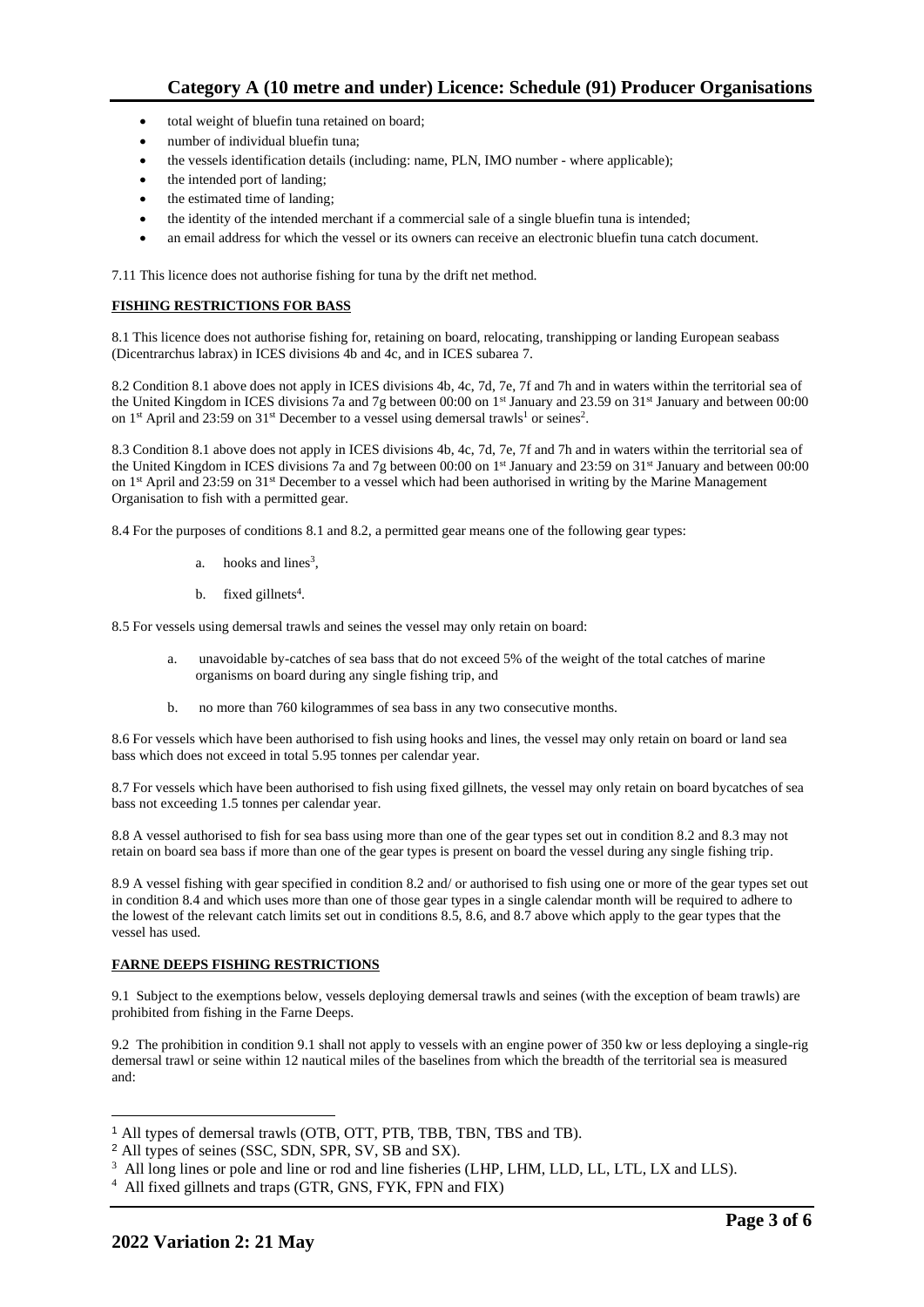- a. of which the mesh size of the cod-end and any extension piece is 90 mm or greater and is constructed wholly or in part of a single twine having a thickness of 5mm or less and of which the foot rope (as would be viewed from above whilst the gear is deployed) is comprised of a single curved line only, or
- b. of which the mesh size of the cod-end and any extension piece is 100mm or greater and is constructed wholly or in part of a multiple twine of which no twine is of a thickness greater than 5 mm and of which the foot rope (as would be viewed from above whilst the gear is deployed) is comprised of a single curved line only and which is deployed only between 00:00hrs on 15th May and 23:59 hrs on 15th September, or
- c. of which the mesh size of the cod-end and any extension piece is 120 mm or greater and is constructed wholly or in part of a multiple twine of which no twine is of a thickness greater than 5 mm and of which the foot rope (as would be viewed from above whilst the gear is deployed) is comprised of a single curved line only.

9.3 The prohibition in condition 9.1 shall not apply to vessels deploying single-rig or twin-rig demersal trawls or seines outside 12 nautical miles of the baselines from which the breadth of the territorial sea is measured and:

- a. of which the mesh size of the cod-end and any extension piece is 90 mm or greater in respect of single rigged vessels and is constructed wholly or in part of a single twine of 5 mm or less, or
- b. of which the mesh size of the cod-end and any extension piece is 100mm or greater and is constructed wholly or in part of a multiple twine of which no twine is of a thickness greater than 5 mm and which is deployed only between 00:00hrs on 15th May and 23:59 hrs on 15th September, or
- c. of which the mesh size of the cod-end and any extension piece is 95 mm or greater in respect of twin rigged vessels, and is constructed wholly or in part of a single twine of 5 mm or less, or
- d. of which the mesh size of the cod-end and any extension piece is 120 mm or greater and is constructed wholly or in part of a multiple twine of which no twine is of a thickness greater than 5 mm.

9.4 Vessels fishing in accordance with the prohibitions in 9.2 and 9.3 above are not permitted to deploy demersal trawls or seines with more than one cod-end per rig.

9.5 For the purposes of the prohibitions above "Farne Deeps" shall consist of all waters within the following ICES statistical rectangles:

- 38E8,
- 38E9,
- 39E8,
- 39E9,
- 40E8,
- 40E9.

### **SOUTH DEVON INSHORE FISHING GROUNDS**

10.1 Subject to the exceptions set out in sub-paragraph 9.3 below, no trawling or dredging shall take place in the areas and zones covered by the crabbing chart titled "South Devon Trawling and Crabbing Chart" operational from 1st January each year.

10.2 No fishing boat shall carry a scallop dredge or beam trawl in any part of the specified areas or zones unless every part of any dredge or beam trawl is totally inboard the boat.

10.3 Trawling or dredging may take place as follows:

a) anywhere by vessels fishing with pelagic trawls;

b) in those areas and zones on the chart in which trawling is permitted and during those periods specified in the schedule accompanying the chart;

c) in the area between Berry Head and Mewstone, east of the River Dart, enclosed by straight lines sequentially joining the following geographical co-ordinates:

> 50°20.30'N, 003°32.10'W 50°19.50'N, 003°30.20'W 50°20.40'N, 003°27.85'W 50°23.90'N, 003°29.00'W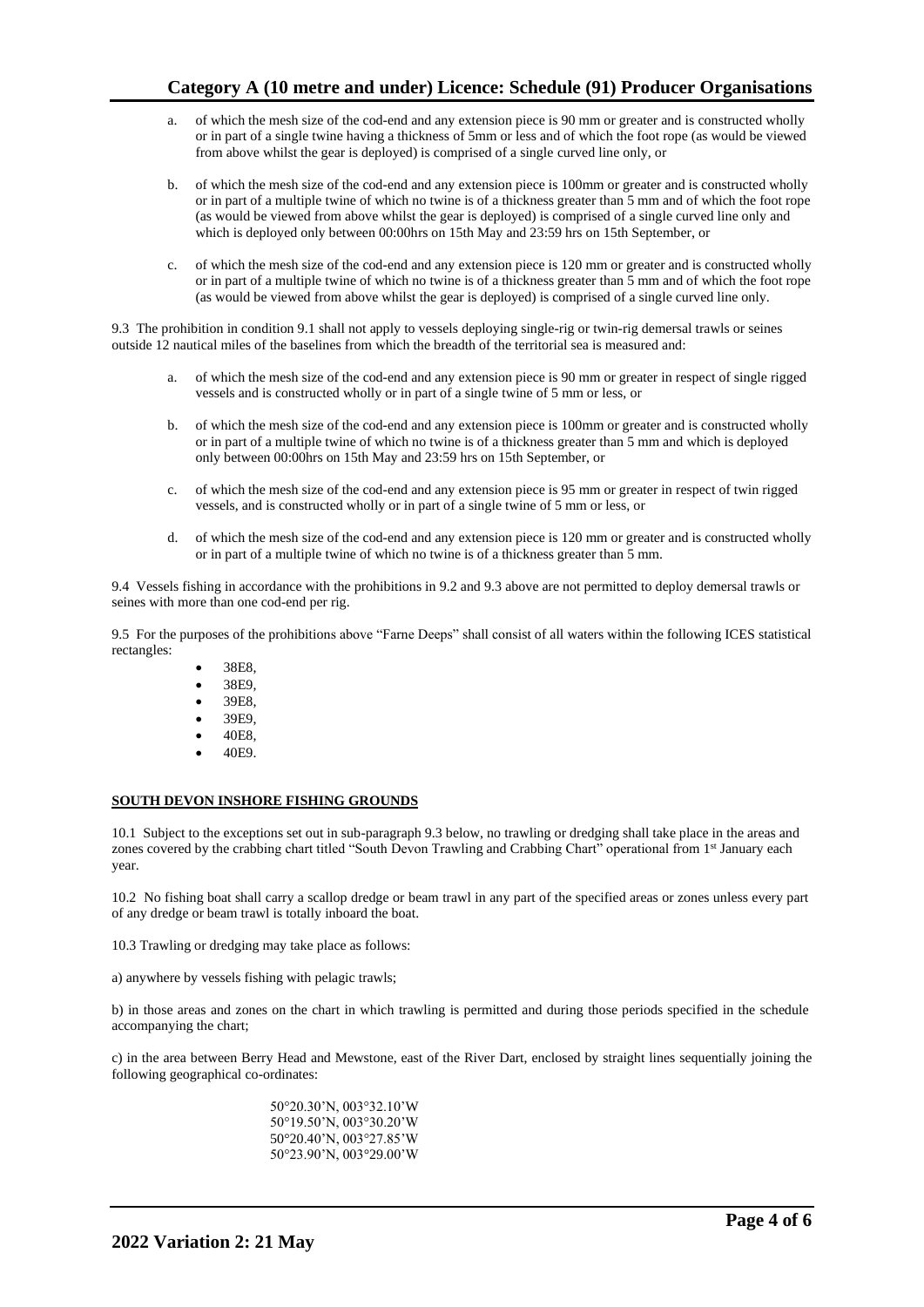by vessels using trawl nets, provided such vessels have an engine power of no more than 100kW, or by vessels using scallop dredges, provided such vessels have an engine power of no more than 100kW and use no more than two tow bars, and that any tow bar used does not exceed 2.6m in total length, and that there are no more than three dredges attached to each tow bar; and

d) in the area seaward of a line drawn from Splat Point to Limebury Point to the southern limit of a line drawn from Bolt Head to Garra Sands, and in the area landward of a line drawn from Greystone Ledge to Gregory Rocks, by vessels fishing for sandeels, with trawl or seine nets of a mesh size less than 16mm provided such vessels have an engine power of no more than 100kW.

10.4 Copies of the crabbing chart and the full list of co-ordinates and seasonal restrictions are available from any Marine Management Organisation office and on the MMO website. This information is also held at the offices of the Devon and Severn Inshore Fisheries and Conservation Authority (IFCA), the South Western Fish Producer Organisation Limited and the South Devon and Channel Shell Fishermen's Association.

## **MULL BOX**

11.1 The vessel to which this licence relates is prohibited, at all times, from fishing with a trawl or dredge (including a suction dredge) in that area off the Treshnish Isles, being the area of waters bounded by the following coordinates:

56° 37.460'N 006° 19.830'W 56° 35.620'N 006° 24.500'W 56° 28.850'N 006° 34.330'W 56° 28.680'N 006° 28.170'W<sup>5</sup>

11.2 Should the vessel be present in the area during this period all fishing gear which may be used for catching scallops must be lashed and stowed in accordance with Article 47 of Council Regulation (EC) 1224/2009.

## **CATCH RESTRICTIONS AND QUOTA LIMITATIONS**

12. The Authority of this licence is subject to the quota limitations as set out in Part II of the Annexe to this Schedule. All quantitative limitations are in live weight and relate to the maximum amount that may be caught and retained on board, landed or trans-shipped per calendar month unless otherwise stated. Where weekly catch limits are set, a "week" means 00:01 hours on any Sunday until 23:59 hours on the following Saturday. The quota limitations set out in Part II of the Annexe to this Schedule apply concurrently with, and not in addition to, any other quota limitations for the time being in force which have been imposed by any licence issued by a UK fisheries administration authorising the vessel to fish in waters outside British fishery limits.

### **PAIR TRAWLING**

13. When the vessel pair fishes with another vessel, the quantities of sea fish attributable to each vessel will be the quantities on board and landed by that vessel.

### **OUTER HEBRIDES INSHORE FISHERIES PILOT**

14.1 From 00:00 on  $5<sup>th</sup>$  November 2020 until  $4<sup>th</sup>$  October 2022, the vessel to which this licence relates may not fish using creels<sup>6</sup> within the "Outer Hebrides Pilot Project Area"; save for where a letter of derogation (**"Letter of Derogation"**) has been granted to the licence holder of the vessel by the Scottish Ministers and subject always to condition 14.2. The **Outer Hebrides Pilot Project Area** is the geographical area which forms part of the Scottish marine region for the Outer Hebrides<sup>7</sup>, bounded in the north by a line at 58°N heading due east from the Isle of Lewis near Sidhean Geodh' a' Chudaig; bounded on the south by a line at 56° 43.870' N; and bounded on the west by the Barra Head (Berneray) to Harris Protected Area<sup>8</sup> and shown outlined on [this map](https://www.gov.scot/publications/outer-hebrides-inshore-fisheries-pilot-area) (but which map is demonstrative only).

14.2 Where a Letter of Derogation is granted in terms of condition 14.1, above, the following conditions shall apply:

The maximum number of creels which may be set on the seabed at any one time by the vessel in the Outer Hebrides Pilot Project Area shall be limited in accordance with the overall length of the said vessel as follows:

<sup>5</sup> All co-ordinates are on WGS84 datum and are accurate at a scale of 1:10,000.

<sup>6</sup> All references to "creel(s)" in conditions 14.1 and 14.2 have the meaning given in article 2 of the Marking of Creels (Scotland) Order 2020, SSI 2020 No 168.

<sup>7</sup> The Scottish Marine Regions Order 2015, SSI 2015 No. 193

<sup>8</sup> The Inshore Fishing (Prohibition of Fishing and Fishing Methods) (Outer Hebrides) Order 2017, SSI 2017 No. 48.